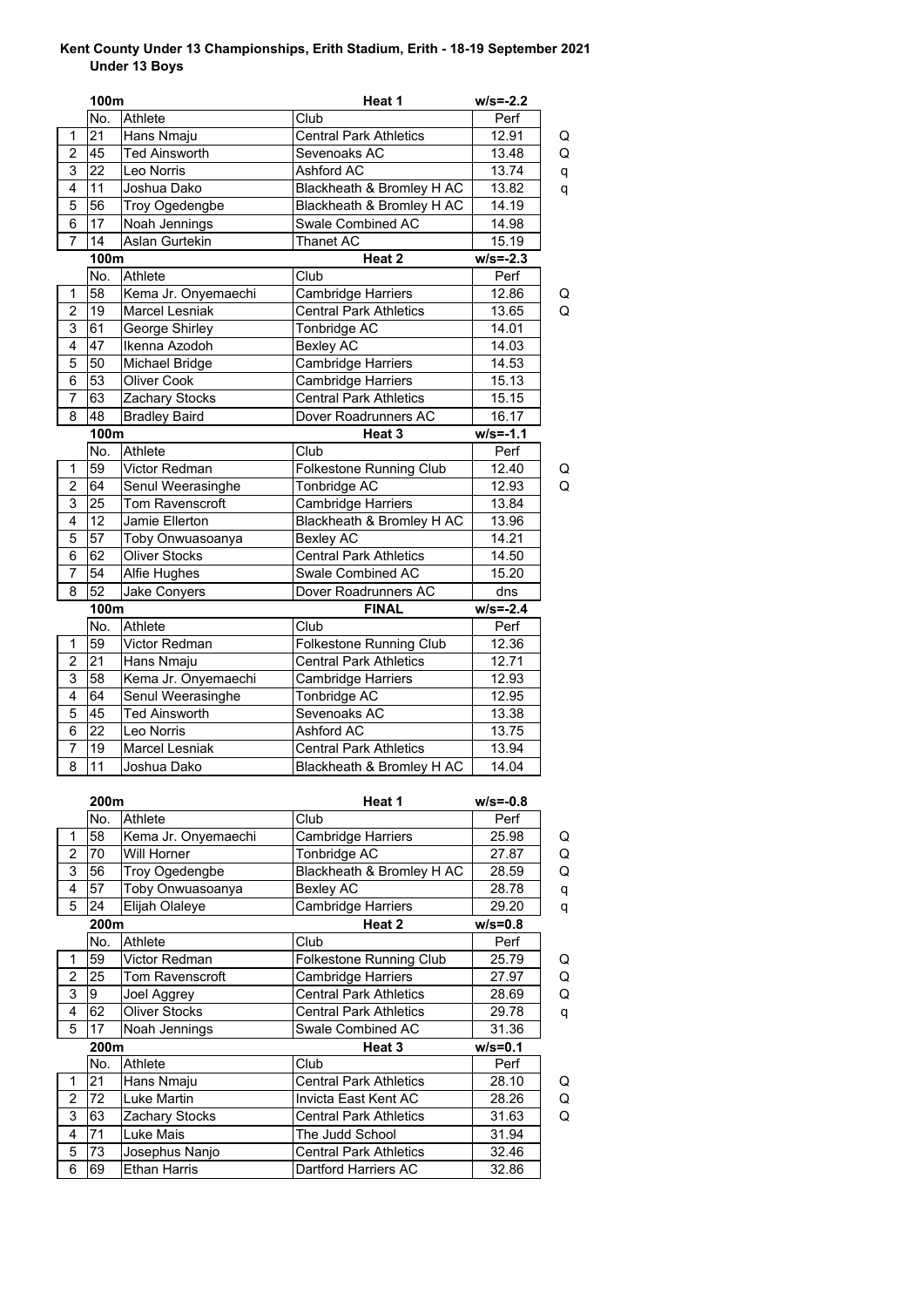|                | 200m |                      | S/F <sub>1</sub>              | $w/s = 0.6$  |   |     |
|----------------|------|----------------------|-------------------------------|--------------|---|-----|
|                | No.  | Athlete              | Club                          | Perf         |   |     |
| 1              | 59   | Victor Redman        | Folkestone Running Club       | 26.67        | Q |     |
| $\overline{2}$ | 25   | Tom Ravenscroft      | Cambridge Harriers            | 28.01        | Q |     |
| 3              | 9    | Joel Aggrey          | <b>Central Park Athletics</b> | 28.85        | Q |     |
| 4              | 62   | <b>Oliver Stocks</b> | <b>Central Park Athletics</b> | 30.17        |   |     |
| 5              | 63   | Zachary Stocks       | <b>Central Park Athletics</b> | 31.83        |   |     |
|                | 70   | Will Horner          | Tonbridge AC                  | dns          |   |     |
|                | 200m |                      | S/F <sub>2</sub>              | $w/s = -0.1$ |   |     |
|                | No.  | Athlete              | Club                          | Perf         |   |     |
| 1              | 58   | Kema Jr. Onyemaechi  | <b>Cambridge Harriers</b>     | 25.56        | Q |     |
| 2              | 21   | Hans Nmaju           | <b>Central Park Athletics</b> | 27.07        | Q |     |
| 3              | 72   | Luke Martin          | Invicta East Kent AC          | 27.98        | Q |     |
| 4              | 56   | Troy Ogedengbe       | Blackheath & Bromley H AC     | 28.46        |   |     |
| 5              | 24   | Elijah Olaleye       | Cambridge Harriers            | 29.62        |   |     |
| 6              | 57   | Toby Onwuasoanya     | Bexley AC                     | 30.57        |   |     |
|                | 200m |                      | <b>FINAL</b>                  | $w/s = -0.6$ |   |     |
|                | No.  | Athlete              | Club                          | Perf         |   |     |
| 1              | 59   | Victor Redman        | Folkestone Running Club       | 25.01        |   | CBP |
| $\overline{2}$ | 58   | Kema Jr. Onyemaechi  | <b>Cambridge Harriers</b>     | 26.10        |   |     |
| 3              | 21   | Hans Nmaju           | <b>Central Park Athletics</b> | 26.95        |   |     |
| 4              | 72   | Luke Martin          | Invicta East Kent AC          | 27.86        |   |     |
| 5              | 25   | Tom Ravenscroft      | <b>Cambridge Harriers</b>     | 27.90        |   |     |
| 6              | 9    | Joel Aggrey          | <b>Central Park Athletics</b> | 29.21        |   |     |

|   | 800m |                       | <b>FINAL</b>              |         |  |
|---|------|-----------------------|---------------------------|---------|--|
|   | No.  | Athlete               | Club                      | Perf    |  |
|   | 92   | Joseph Scanes         | Blackheath & Bromley H AC | 2:17.73 |  |
| 2 | 94   | <b>Charlie Warren</b> | Tonbridge AC              | 2:23.24 |  |
| 3 | 90   | <b>James Petrie</b>   | Tonbridge AC              | 2:24.29 |  |
| 4 | 96   | <b>Harry Wrigley</b>  | Tonbridge AC              | 2:29.26 |  |
| 5 | 93   | Nate Thomson          | Invicta East Kent AC      | 2:29.96 |  |
| 6 | 86   | Aniket Iyengar        | <b>Cambridge Harriers</b> | 2:33.06 |  |
| 7 | 52   | Jake Conyers          | Dover Roadrunners AC      | dnf     |  |

|   | 1500m |                      | <b>FINAL</b>              |         |
|---|-------|----------------------|---------------------------|---------|
|   | INo.  | Athlete              | Club                      | Perf    |
|   | 192   | <b>Joseph Scanes</b> | Blackheath & Bromley H AC | 4:41.90 |
|   | 94    | Charlie Warren       | Tonbridge AC              | 4:51.22 |
| 3 | 86    | Aniket Iyengar       | Cambridge Harriers        | 5:08.69 |

|                |     | <b>75m Hurdles</b>    | Heat 1                        | $w/s = 1.3$ |            |
|----------------|-----|-----------------------|-------------------------------|-------------|------------|
|                | No. | Athlete               | Club                          | Perf        |            |
| 1              | 23  | Rahman Odugbayi       | Dartford Grammar School       | 12.72       | Q          |
| $\overline{2}$ | 12  | Jamie Ellerton        | Blackheath & Bromley H AC     | 12.73       | Q          |
| 3              | 19  | <b>Marcel Lesniak</b> | <b>Central Park Athletics</b> | 14.11       | Q          |
| 4              | 10  | George Ansell         | <b>Bexley AC</b>              | 18.87       |            |
| 5              | 24  | Elijah Olaleye        | <b>Cambridge Harriers</b>     | 19.01       |            |
|                |     | <b>75m Hurdles</b>    | Heat 2                        | $w/s = 0.5$ |            |
|                | No. | Athlete               | Club                          | Perf        |            |
| 1              | 21  | Hans Nmaju            | <b>Central Park Athletics</b> | 12.20       | Q          |
| $\overline{2}$ | 11  | Joshua Dako           | Blackheath & Bromley H AC     | 12.92       | Q          |
| 3              | 9   | Joel Aggrey           | <b>Central Park Athletics</b> | 13.10       | Q          |
| 4              | 17  | Noah Jennings         | Swale Combined AC             | 14.55       | q          |
| 5              | 26  | Alfie Walach          | Swale Combined AC             | 15.06       | q          |
|                |     | <b>75m Hurdles</b>    | <b>FINAL</b>                  | $w/s = 1.2$ |            |
|                | No. | Athlete               | Club                          | Perf        |            |
| 1              | 21  | Hans Nmaju            | <b>Central Park Athletics</b> | 12.10       | <b>CBP</b> |
| $\overline{c}$ | 9   | Joel Aggrey           | <b>Central Park Athletics</b> | 12.25       |            |
| $\overline{3}$ | 11  | Joshua Dako           | Blackheath & Bromley H AC     | 12.35       |            |
| 4              | 12  | Jamie Ellerton        | Blackheath & Bromley H AC     | 12.39       |            |
| 5              | 23  | Rahman Odugbayi       | Dartford Grammar School       | 12.78       |            |
| 6              | 19  | <b>Marcel Lesniak</b> | <b>Central Park Athletics</b> | 13.90       |            |
| $\overline{7}$ | 17  | Noah Jennings         | Swale Combined AC             | 14.69       |            |
| 8              | 26  | Alfie Walach          | Swale Combined AC             | 14.94       |            |

| 2000m Walk |                      | FINAL                |          |
|------------|----------------------|----------------------|----------|
| No.        | <b>Athlete</b>       | Club                 | Per      |
| 48         | <b>Bradley Baird</b> | Dover Roadrunners AC | 14:13.17 |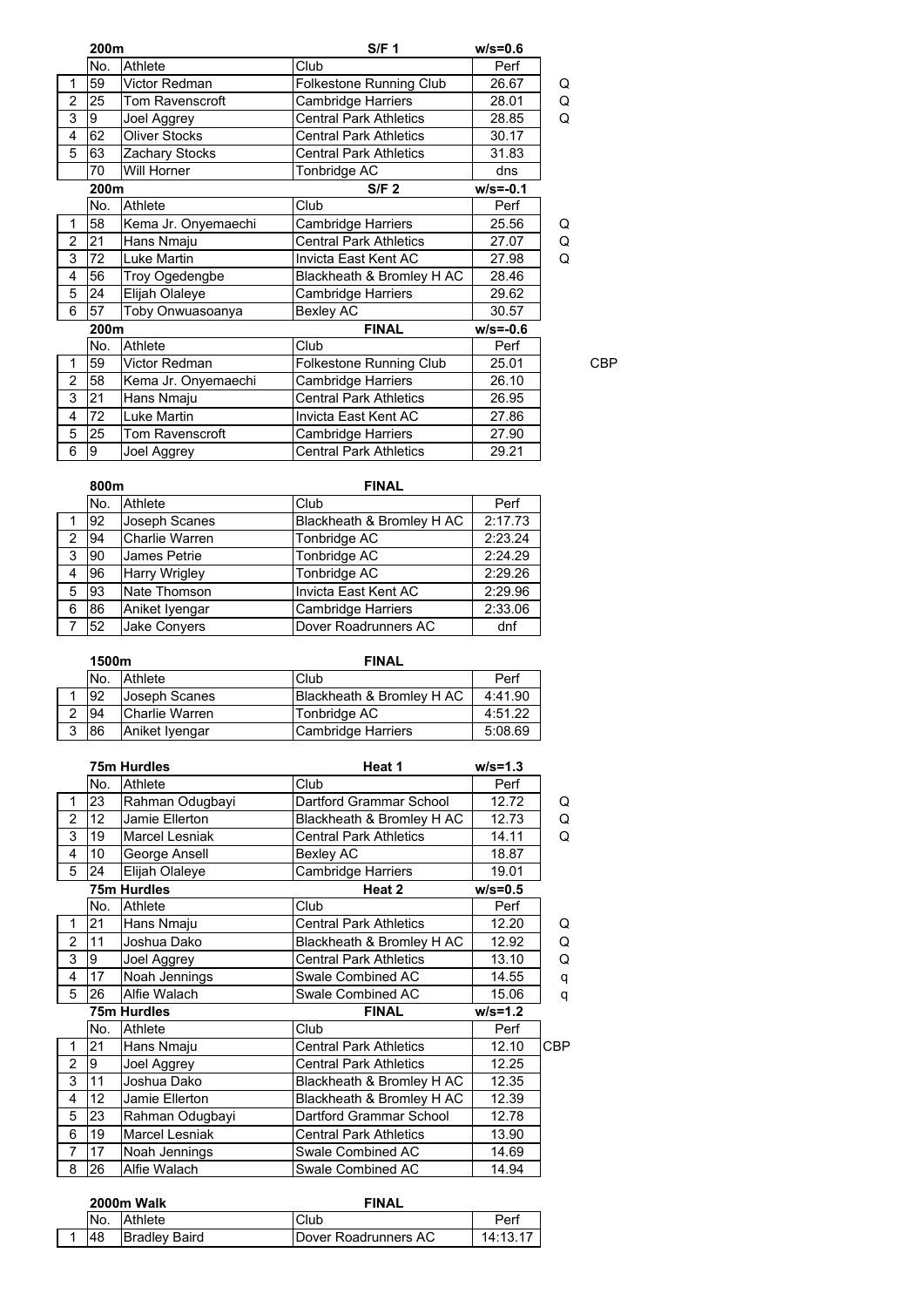|   | <b>High Jump</b> |                       | <b>FINAL</b>              |      |                                                     |
|---|------------------|-----------------------|---------------------------|------|-----------------------------------------------------|
|   | No.              | Athlete               | Club                      | Perf |                                                     |
|   | 11               | Joshua Dako           | Blackheath & Bromley H AC | 1.48 | 1.35 xo:1.40 o:1.45 o:1.48 xo:1.51 xxx              |
| 2 | <b>69</b>        | <b>Ethan Harris</b>   | Dartford Harriers AC      | 1.35 | 1.25 o:1.30 o:1.35 o:1.40 xxx                       |
| 3 | 102              | <b>Harry Thorburn</b> | Sevenoaks AC              | 1.35 | 1.15 o; 1.20 o; 1.25 o; 1.30 xxo; 1.35 xo; 1.40 xxx |
| 4 | 170              | Will Horner           | Tonbridge AC              | 1.30 | 1.20 o;1.25 o;1.30 o;1.35 xxx                       |
|   | 5 54             | <b>Alfie Hughes</b>   | Swale Combined AC         | 1.30 | 1.10 o:1.15 o:1.20 o:1.25 o:1.30 xo:1.35 xxx        |
| 6 | 17               | Noah Jennings         | Swale Combined AC         | 1.30 | 1.15 o;1.20 xo;1.25 xo;1.30 xxo;1.35 xxx            |
|   | 101              | <b>Olly Keating</b>   | Paddock Wood AC           | 1.25 | 1.10 o; 1.15 xo; 1.20 xxo; 1.25 o; 1.30 xxx         |
| 8 | 148              | <b>Bradley Baird</b>  | Dover Roadrunners AC      | 1.00 | $0.95$ o:1.00 o:1.05 xxx                            |

Long Jump **FINAL** 

No. Athlete Club Perf w/s 1 106 Oliver Downs Invicta East Kent AC 5.11 -1.3 5.03, -1.6; 5.08, -2.1; 5.11, -1.3; 4.76, 0.0; 4.50, 2 21 Hans Nmaju Central Park Athletics 5.04 -2.2 x; 5.04, -2.2; 4.46, -1.7; 3.79, -1.6; 4.77, -0.4; 4.57, -0.4 3 23 Rahman Odugbayi Dartford Grammar School 4.77 -1.6 4.70, -1.8; 4.41, -2.1; 4.50, -0.9; 4.77, -1.6; 4.67, -2.1; 4.57, -2.1; 4 9 Joel Aggrey Central Park Athletics 4.60 -2.1 4.38, -1.5; 4.40, 0.0; x; 4.60, -2.1; 4.44, -1.6; 4.42, -1.6 5 11 Joshua Dako Blackheath & Bromley H AC | 4.55 -1.3 4.55, -1.3; 4.42, -0.9; x; 4.49, -0.8; 4.45, -2.0; x 6 12 Jamie Ellerton Blackheath & Bromley H AC 4.44 -1.9 4.44, -1.9; 4.31, -1.7; x; 4.42, -1.2; 4.08, 0.0; 4.41, 0.0 7 68 Thomas Davies The Judd School 4.27 -1.6 4.27, 0.2; 4.27, -1.6; 4.03, -1.4 96 Harry Wrigley Tonbridge AC 4.18 -1.6 3.88, -1.0; 4.07, -1.4; 4.18, -1.6 9 19 Marcel Lesniak Central Park Athletics 4.15 -1.0 3.81, -1.8; 3.90, 0.0; 4.15, -1.0<br>10 61 George Shirley Tonbridge AC 4.08 -0.6 4.08, -0.6; 4.00, -1.4; 3.92, -1.4 10 61 George Shirley **Tonbridge AC** 4.08 -0.6 4.08, -0.6; 4.00, -1.4; 3.92, -1.4<br>11 57 Toby Onwuasoanya Bexley AC 4.05 -2.8 4.05, -2.8; x; 3.19, -2.6 11 4.05 -2.8 4.05, -2.8; x; 3.19, -2.6  $-1.1$   $4.04$ ,  $-1.1$ ;  $4.02$ ,  $-1.7$ ;  $3.97$ ,  $-2.1$  $-1.9$  3.91,  $-1.3$ ; 3.99,  $-1.9$ ; 3.70, 0.0  $-1.2$  x; 3.70,  $-1.1$ ; 3.70,  $-1.2$ 15 26 Alfie Walach Swale Combined AC 3.64 -0.7 3.54, -1.1; 3.54, -1.1; 3.64, -0.7 -1.2 3.62, -1.2; 3.61, 0.0; 3.21, -2.0  $-1.3$   $x; x; 3.54, -1.3$  $-1.1$  3.33,  $-0.6$ ; 3.40,  $-1.1$ ; 3.38,  $-0.3$  $-1.0$   $2.76$ ,  $-1.0$ ; 2.67, 0.0; x

| 12              | 117         | Noah Jennings        | Swale Combined AC             | 4.04  | -1.1   | $4.04, -1.1; 4.02,$ |
|-----------------|-------------|----------------------|-------------------------------|-------|--------|---------------------|
| 13 18           |             | Samuel Jukes         | The Judd School               | 3.99  | $-1.9$ | 3.91, -1.3; 3.99,   |
| 14              | 62          | <b>Oliver Stocks</b> | <b>Central Park Athletics</b> | 3.70  | $-1.2$ | x; 3.70, -1.1; 3.7  |
| 15              | 26          | Alfie Walach         | Swale Combined AC             | 3.64  | $-0.7$ | $3.54, -1.1; 3.54,$ |
|                 | 16 105      | Ollie Clark          | The Judd School               | 3.62  | $-1.2$ | $3.62, -1.2; 3.61,$ |
| 17              | 54          | Alfie Hughes         | Swale Combined AC             | 3.54  | $-1.3$ | x; x; 3.54, -1.3    |
| 18              | <b>73</b>   | Josephus Nanjo       | <b>Central Park Athletics</b> | 3.40  | $-1.1$ | 3.33, -0.6; 3.40,   |
| 19              | 48          | <b>Bradley Baird</b> | Dover Roadrunners AC          | 2.76  | $-1.0$ | $2.76, -1.0; 2.67,$ |
|                 |             |                      |                               |       |        |                     |
|                 | <b>Shot</b> |                      | <b>FINAL</b>                  |       |        |                     |
|                 | No.         | Athlete              | Club                          | Perf  |        |                     |
| 1               | 50          | Michael Bridge       | Cambridge Harriers            | 11.34 |        | 11.34; 10.89; 10    |
| 2               | 106         | <b>Oliver Downs</b>  | Invicta East Kent AC          | 10.92 |        | 10.27; 10.92; 10    |
| 3               | 21          | Hans Nmaju           | <b>Central Park Athletics</b> | 10.45 |        | 9.90; 9.71; 10.4    |
| 4               | 64          | Senul Weerasinghe    | Tonbridge AC                  | 9.73  |        | 9.73; 9.45; 9.09    |
| 5               | 108         | <b>Blake Gates</b>   | Swale Combined AC             | 8.78  |        | x; 7.36; 8.15; 7.   |
| 6               | 109         | <b>Charlie Platt</b> | Blackheath & Bromley H AC     | 8.44  |        | 8.29; 7.84; 8.22    |
| $\overline{7}$  | 96          | Harry Wrigley        | Tonbridge AC                  | 6.75  |        | 6.44; 6.75; 6.33    |
| 8               | 101         | Olly Keating         | Paddock Wood AC               | 6.65  |        | 4.81; 5.93; 6.65    |
| 9               | 14          | Aslan Gurtekin       | Thanet AC                     | 6.29  |        | 6.29; 5.78; 5.42    |
| 10 <sup>1</sup> | 107         | George Fricker       | The Judd School               | 6.27  |        | 5.14; 6.27; 6.01    |
| 11              | 17          | Noah Jennings        | Swale Combined AC             | 4.63  |        | x; x; 4.63          |
|                 | 12 10       | George Ansell        | Bexley AC                     | 3.61  |        | 2.54; 3.61; 3.57    |

11.34; 10.89; 10.96; 10.88; 10.93; 11.33 10.27; 10.92; 10.08; 8.50; x; x 9.90; 9.71; 10.45; 9.31; 9.60; 9.58 9.73; 9.45; 9.09; 8.86; 9.20; 8.92 x; 7.36; 8.15; 7.57; 8.16; 8.78 6 109 Charlie Platt Blackheath & Bromley H AC 8.44 8.29; 7.84; 8.22; 8.20; 8.23; 8.44 6.44; 6.75; 6.33 4.81; 5.93; 6.65 6.29; 5.78; 5.42 5.14; 6.27; 6.01

| 25.43: x: 24.66: 24.17: 22.84: 26.48     |
|------------------------------------------|
| 25.27; 23.11; x; 24.16; 22.78; 25.42     |
| 19.58: 20.83: x: x: 21.67: 18.47         |
| 20.73; 15.51; 20.76; 19.86; 16.07; 17.46 |
| x: x: 20.35: x: x: 20.58                 |
| x; 17.25; 14.67; 15.31; 16.53; x         |
| 8.11: 8.63: 6.07                         |
|                                          |

27.71: 27.91: 28.27: 26.84: 29.43: 28.89 25.59; 26.74; 22.29; 27.65; 26.92; 26.70 x; x; 22.62; 22.52; 23.74; x 13.96; 16.79; 14.94; 16.75; 16.15; 17.82 x; 16.44; -; 12.30; 12.60; 12.25 10 86; 11.59; 11.36; 11.81; 10.90; x

|   | <b>Discus</b> |                     | <b>FINAL</b>                   |       |                                          |
|---|---------------|---------------------|--------------------------------|-------|------------------------------------------|
|   | No.           | Athlete             | Club                           | Perf  |                                          |
|   | 59            | Victor Redman       | <b>Folkestone Running Club</b> | 26.48 | 25.43; x; 24.66; 24.17; 22.84; 26.48     |
| 2 | 106           | <b>Oliver Downs</b> | Invicta East Kent AC           | 25.42 | 25.27; 23.11; x; 24.16; 22.78; 25.42     |
| 3 | 111           | Ronel Robert        | Dartford Grammar School        | 21.67 | 19.58; 20.83; x; x; 21.67; 18.47         |
| 4 | 108           | <b>Blake Gates</b>  | Swale Combined AC              | 20.76 | 20.73; 15.51; 20.76; 19.86; 16.07; 17.46 |
| 5 | 110           | Kosi Orii           | Dartford Grammar School        | 20.58 | x; x; 20.35; x; x; 20.58                 |
| 6 | 107           | George Fricker      | The Judd School                | 17.25 | x; 17.25; 14.67; 15.31; 16.53; x         |
| 7 | 110           | George Ansell       | Bexley AC                      | 8.63  | 8.11: 8.63: 6.07                         |

|   | <b>Hammer</b> |                      | <b>FINAL</b>            |       |
|---|---------------|----------------------|-------------------------|-------|
|   | No.           | Athlete              | Club                    | Perf  |
|   | 110           | Kosi Orii            | Dartford Grammar School | 29.43 |
| 2 | 108           | <b>Blake Gates</b>   | Swale Combined AC       | 27.65 |
| 3 | 111           | Ronel Robert         | Dartford Grammar School | 23.74 |
| 4 | 26            | <b>Alfie Walach</b>  | Swale Combined AC       | 17.82 |
| 5 | 48            | <b>Bradley Baird</b> | Dover Roadrunners AC    | 16.44 |
| 6 | 10            | George Ansell        | Bexley AC               | 11.81 |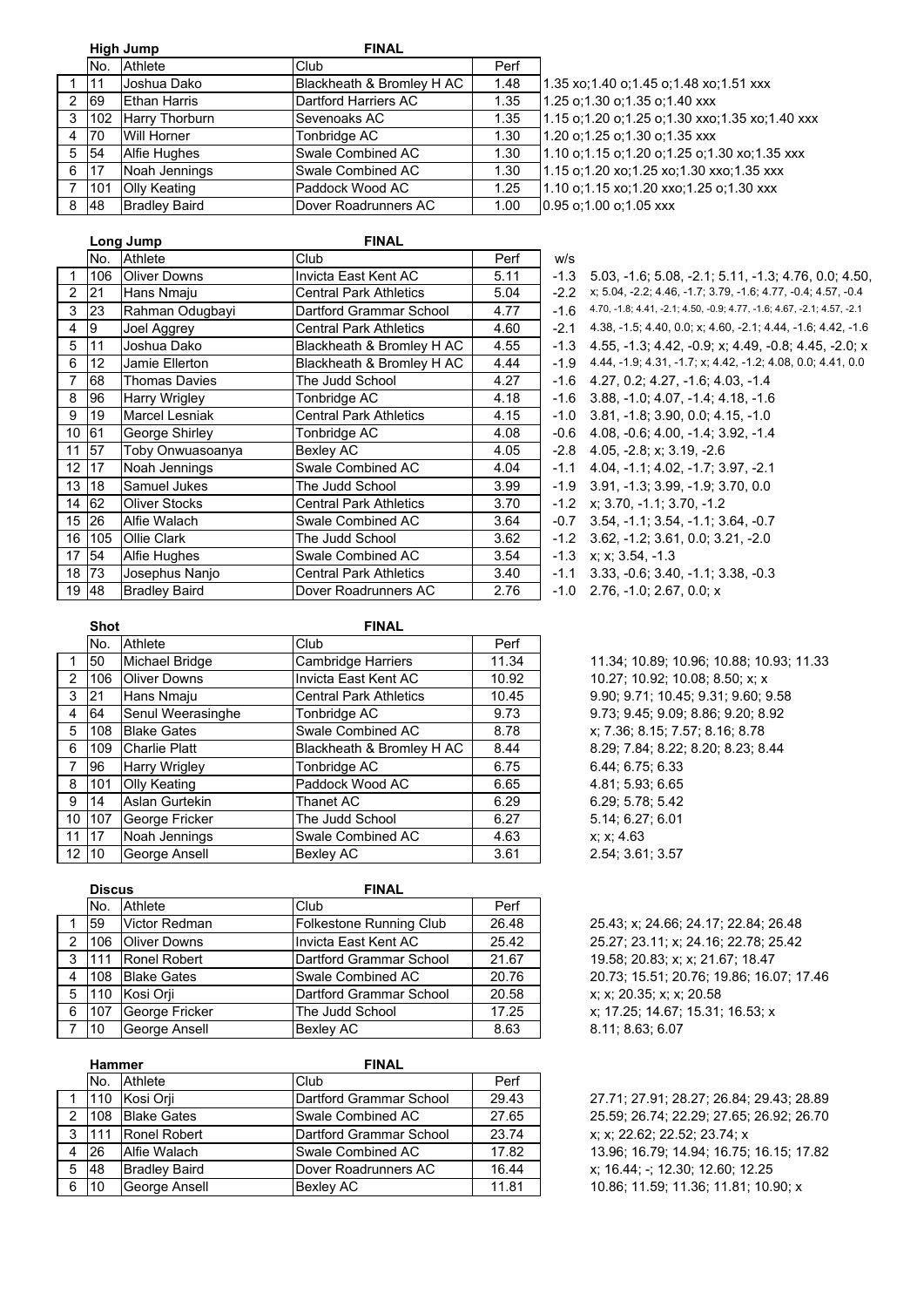|   | <b>Javelin</b> |                      | <b>FINAL</b>                   |       |  |
|---|----------------|----------------------|--------------------------------|-------|--|
|   | No.            | Athlete              | Club                           | Perf  |  |
|   | 109            | <b>Charlie Platt</b> | Blackheath & Bromley H AC      | 32.48 |  |
| 2 | 50             | Michael Bridge       | <b>Cambridge Harriers</b>      | 26.87 |  |
| 3 | 113            | <b>Thomas Webb</b>   | <b>Folkestone Running Club</b> | 26.22 |  |
| 4 | 71             | Luke Mais            | The Judd School                | 24.70 |  |
| 5 | 110            | Kosi Orii            | Dartford Grammar School        | 24.46 |  |
| 6 | 24             | Elijah Olaleye       | <b>Cambridge Harriers</b>      | 22.15 |  |
| 7 | 10             | George Ansell        | <b>Bexley AC</b>               | 13.87 |  |
| 8 | 48             | <b>Bradley Baird</b> | Dover Roadrunners AC           | 8.72  |  |

30.49; x; 32.03; 31.49; 32.48; 27.37 20.16; 22.62; 19.13; 22.55; 26.87; 24.76 25 18; 25 08; 25.98; 22.74; 26.22; x 21.79; 19.14; x; 22.81; 19.07; 24.70 24.46; x; x; 22.53; 22.38; 23.47 16.32; 19.57; 22.15; x; x; 18.43 13.87; 13.33; x x; 8.72; 8.09

## **Under 13 Girls**

|                         | 75m             |                       | Heat 1                        | $w/s = 0.0$  |   |
|-------------------------|-----------------|-----------------------|-------------------------------|--------------|---|
|                         | No.             | Athlete               | Club                          | Perf         |   |
| 1                       | 33              | Emily Cadman          | Cambridge Harriers            | 9.93         | Q |
| $\overline{2}$          | 30              | Chizam Boniface       | Blackheath & Bromley H AC     | 10.03        | Q |
| $\overline{3}$          | 40              | Aisosa Omorogiuwa     | <b>Central Park Athletics</b> | 10.78        | q |
| 4                       | 43              | Georgiana Sweeting    | Tonbridge AC                  | 10.85        |   |
| 5                       | 42              | <b>Tia Rainey</b>     | Sevenoaks AC                  | 11.33        |   |
| 6                       | 29              | <b>Marliah Archer</b> | <b>Bexley AC</b>              | 11.49        |   |
|                         | <b>75m</b>      |                       | Heat 2                        | $w/s = 0.0$  |   |
|                         | No.             | Athlete               | Club                          | Perf         |   |
| 1                       | 38              | <b>Jasmine Mark</b>   | Medway and Maidstone AC       | 10.51        | Q |
| $\overline{c}$          | 31              | Sapphire Bruni        | S Factor Academy              | 10.72        | Q |
| $\overline{3}$          | 39              | Isla Munoz-Wood       | Thanet AC                     | 10.83        | q |
| 4                       | $\overline{2}$  | <b>Hope Elliott</b>   | Thanet AC                     | 10.91        |   |
| $\overline{\mathbf{4}}$ | 44              | Katie Wake            | <b>Bexley AC</b>              | 11.57        |   |
| 6                       | 34              | Heidi Coulson         | Blackheath & Bromley H AC     | 11.59        |   |
|                         | <b>75m</b>      |                       | Heat 3                        | $w/s = 0.2$  |   |
|                         | No.             | Athlete               | Club                          | Perf         |   |
| 1                       | 35              | Eva Harper            | Tonbridge AC                  | 10.34        | Q |
| $\overline{2}$          | $\overline{3}$  | Layla Forrest         | Invicta East Kent AC          | 10.74        | Q |
| 3                       | $\overline{8}$  | <b>Mia Whitwell</b>   | <b>Bexley AC</b>              | 10.90        |   |
| $\overline{\mathbf{4}}$ | 37              | Daisy Jones           | Cambridge Harriers            | 10.91        |   |
| 5                       | 36              | <b>Tess Hepple</b>    | Kent AC                       | 11.22        |   |
| 6                       | 41              | Lottie Palmer         | Blackheath & Bromley H AC     | 11.26        |   |
|                         | 75m             |                       | <b>FINAL</b>                  | $w/s = -0.4$ |   |
|                         | No.             | Athlete               | Club                          | Perf         |   |
| 1                       | 33              | Emily Cadman          | Cambridge Harriers            | 9.90         |   |
| $\overline{c}$          | 30              | Chizam Boniface       | Blackheath & Bromley H AC     | 10.10        |   |
| $\overline{3}$          | 35              | Eva Harper            | Tonbridge AC                  | 10.33        |   |
| 4                       | 38              | <b>Jasmine Mark</b>   | Medway and Maidstone AC       | 10.54        |   |
| 5                       | 31              | Sapphire Bruni        | S Factor Academy              | 10.63        |   |
| 6                       | 3               | Layla Forrest         | Invicta East Kent AC          | 10.77        |   |
| $\overline{7}$          | 39              | Isla Munoz-Wood       | Thanet AC                     | 10.83        |   |
| $\overline{8}$          | $\overline{40}$ | Aisosa Omorogiuwa     | <b>Central Park Athletics</b> | 10.88        |   |

|                | 150m |                      | Heat 1                        | $w/s = 0.4$  |   |
|----------------|------|----------------------|-------------------------------|--------------|---|
|                | No.  | Athlete              | Club                          | Perf         |   |
| 1              | 33   | Emily Cadman         | <b>Cambridge Harriers</b>     | 19.89        | Q |
| $\mathfrak{p}$ | 67   | Elena Oliphant       | S Factor Academy              | 20.93        | q |
| 3              | 31   | Sapphire Bruni       | S Factor Academy              | 21.24        | q |
| 4              | 36   | <b>Tess Hepple</b>   | Kent AC                       | 22.61        |   |
| 5              | 8    | Mia Whitwell         | Bexley AC                     | 22.68        |   |
| 6              | 44   | Katie Wake           | <b>Bexley AC</b>              | 22.94        |   |
|                | 150m |                      |                               |              |   |
|                |      |                      | Heat 2                        | $w/s = -2.0$ |   |
|                | No.  | Athlete              | Club                          | Perf         |   |
| 1              | 66   | <b>Grace Durrant</b> | Medway and Maidstone AC       | 20.30        | Q |
| $\overline{2}$ | 38   | Jasmine Mark         | Medway and Maidstone AC       | 20.90        | q |
| 3              | 39   | Isla Munoz-Wood      | Thanet AC                     | 21.28        |   |
| 4              | 2    | Hope Elliott         | Thanet AC                     | 21.94        |   |
| 5              | 40   | Aisosa Omorogiuwa    | <b>Central Park Athletics</b> | 22.44        |   |
| 6              | 41   | Lottie Palmer        | Blackheath & Bromley H AC     | 22.69        |   |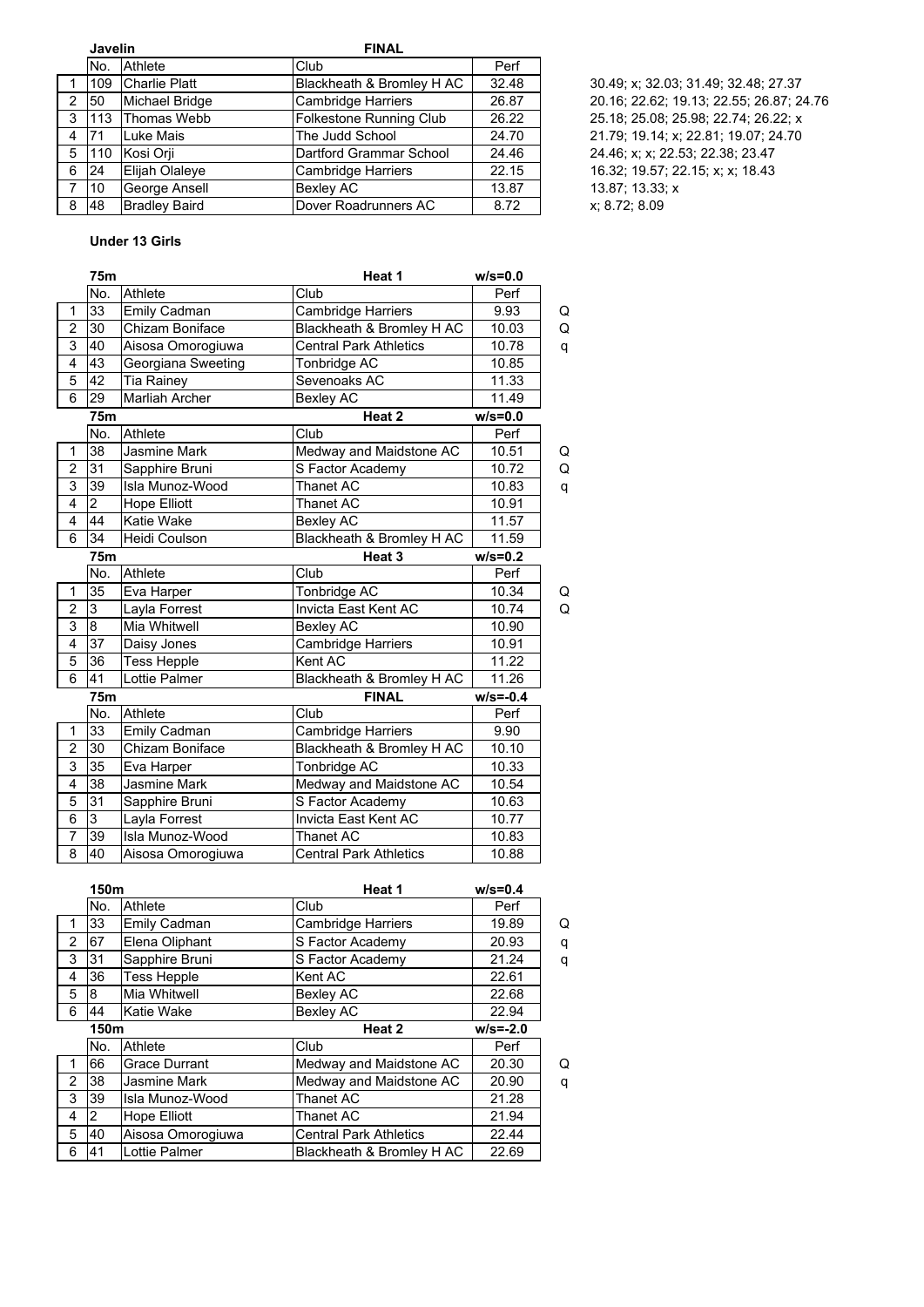|                | 150m |                      | Heat <sub>3</sub>         | $w/s = -0.3$ |   |
|----------------|------|----------------------|---------------------------|--------------|---|
|                | No.  | Athlete              | Club                      | Perf         |   |
| 1              | 30   | Chizam Boniface      | Blackheath & Bromley H AC | 20.71        | Q |
| $\overline{2}$ | 3    | Layla Forrest        | Invicta East Kent AC      | 21.53        |   |
| 3              | 114  | Siv Leila Eliassen   | Kent AC                   | 22.28        |   |
| 4              | 65   | Alannah Bonnar       | <b>Cambridge Harriers</b> | 23.48        |   |
| 5              | 5    | Aimee Price          | <b>Bexley AC</b>          | 23.49        |   |
|                | 150m |                      | <b>FINAL</b>              | $w/s = 1.8$  |   |
|                | No.  | Athlete              | Club                      | Perf         |   |
| 1              | 33   | Emily Cadman         | <b>Cambridge Harriers</b> | 19.74        |   |
| $\mathfrak{p}$ | 30   | Chizam Boniface      | Blackheath & Bromley H AC | 20.36        |   |
| 3              | 66   | <b>Grace Durrant</b> | Medway and Maidstone AC   | 20.41        |   |
| 4              | 67   | Elena Oliphant       | S Factor Academy          | 21.17        |   |
| 5              | 38   | <b>Jasmine Mark</b>  | Medway and Maidstone AC   | 21.45        |   |
| 6              | 31   | Sapphire Bruni       | S Factor Academy          | 21.48        |   |

|                           | 800m           |                       | Heat 1                    |         |   |     |
|---------------------------|----------------|-----------------------|---------------------------|---------|---|-----|
|                           | No.            | Athlete               | Club                      | Perf    |   |     |
| 1                         | 83             | Luciana Smith         | Blackheath & Bromley H AC | 2:29.89 | Q |     |
| $\overline{2}$            | 79             | Leah Kyriacou         | Blackheath & Bromley H AC | 2:30.09 | Q |     |
| $\overline{\overline{3}}$ | 77             | Rose Crossley         | Medway and Maidstone AC   | 2:30.34 | q |     |
| 4                         | 75             | Lois Baisley          | Invicta East Kent AC      | 2:34.33 |   |     |
| 5                         | 78             | Sofia Cudmore Smith   | Medway and Maidstone AC   | 2:36.54 |   |     |
| 6                         | 82             | Beth Regan            | Blackheath & Bromley H AC | 2:41.55 |   |     |
| $\overline{7}$            | 3              | Layla Forrest         | Invicta East Kent AC      | 2:44.41 |   |     |
| 8                         | 29             | <b>Marliah Archer</b> | <b>Bexley AC</b>          | dnf     |   |     |
|                           | 800m           |                       | Heat <sub>2</sub>         |         |   |     |
|                           | No.            | Athlete               | Club                      | Perf    |   |     |
| 1                         | 85             | <b>Iris Williams</b>  | Cambridge Harriers        | 2:24.53 | Q |     |
| $\overline{2}$            | 67             | Elena Oliphant        | S Factor Academy          | 2:24.63 | Q |     |
| 3                         | $\overline{1}$ | Charlotte Bloodworth  | Blackheath & Bromley H AC | 2:32.23 | q |     |
| 4                         | 2              | <b>Hope Elliott</b>   | Thanet AC                 | 2:38.89 |   |     |
| 5                         | 84             | Sophie Tran           | Blackheath & Bromley H AC | 2:40.07 |   |     |
| 6                         | 81             | Sophia Pawa           | Cambridge Harriers        | 2:40.19 |   |     |
| 7                         | 76             | Ava Chappell          | Ashford AC                | 2:42.29 |   |     |
| 8                         | 80             | Francesca Newman      | Blackheath & Bromley H AC | 2:52.33 |   |     |
| 9                         | 4              | Gracie Lawton         | Invicta East Kent AC      | 2:56.69 |   |     |
| 10                        | 15             | Aimee Price           | <b>Bexley AC</b>          | 2:57.35 |   |     |
|                           | 800m           |                       | <b>FINAL</b>              |         |   |     |
|                           | No.            | Athlete               | Club                      | Perf    |   |     |
| 1                         | 67             | Elena Oliphant        | S Factor Academy          | 2:19.90 |   | CBP |
| $\overline{2}$            | 83             | Luciana Smith         | Blackheath & Bromley H AC | 2:21.21 |   |     |
| 3                         | 85             | <b>Iris Williams</b>  | Cambridge Harriers        | 2:26.17 |   |     |
| 4                         | 77             | Rose Crossley         | Medway and Maidstone AC   | 2:35.49 |   |     |
| 5                         | 79             | Leah Kyriacou         | Blackheath & Bromley H AC | 2:56.04 |   |     |
| 6                         | $\vert$ 1      | Charlotte Bloodworth  | Blackheath & Bromley H AC | dns     |   |     |

|                | 1200m |                             | <b>FINAL</b>                  |                      |
|----------------|-------|-----------------------------|-------------------------------|----------------------|
|                | No.   | Athlete                     | Club                          | Perf                 |
|                | 67    | Elena Oliphant              | S Factor Academy              | 3:48.21              |
| $\mathfrak{p}$ | 83    | Luciana Smith               | Blackheath & Bromley H AC     | 3:52.80              |
| 3              | 85    | <b>Iris Williams</b>        | <b>Cambridge Harriers</b>     | 3:53.78              |
| 4              | 77    | Rose Crossley               | Medway and Maidstone AC       | 3:59.66              |
| 5              |       | <b>Charlotte Bloodworth</b> | Blackheath & Bromley H AC     | 4:03.56              |
| 6              | 78    | Sofia Cudmore Smith         | Medway and Maidstone AC       | 4:10.34              |
| 7              | 76    | Ava Chappell                | Ashford AC                    | $\overline{4:}12.18$ |
| 8              | 75    | Lois Baisley                | Invicta East Kent AC          | 4:12.91              |
| 9              | 79    | Leah Kyriacou               | Blackheath & Bromley H AC     | 4:13.15              |
| 10             | 97    | Neve Raymond                | Tonbridge AC                  | 4:16.43              |
| 11             | 98    | Rose Speakman               | <b>Central Park Athletics</b> | 4:33.70              |